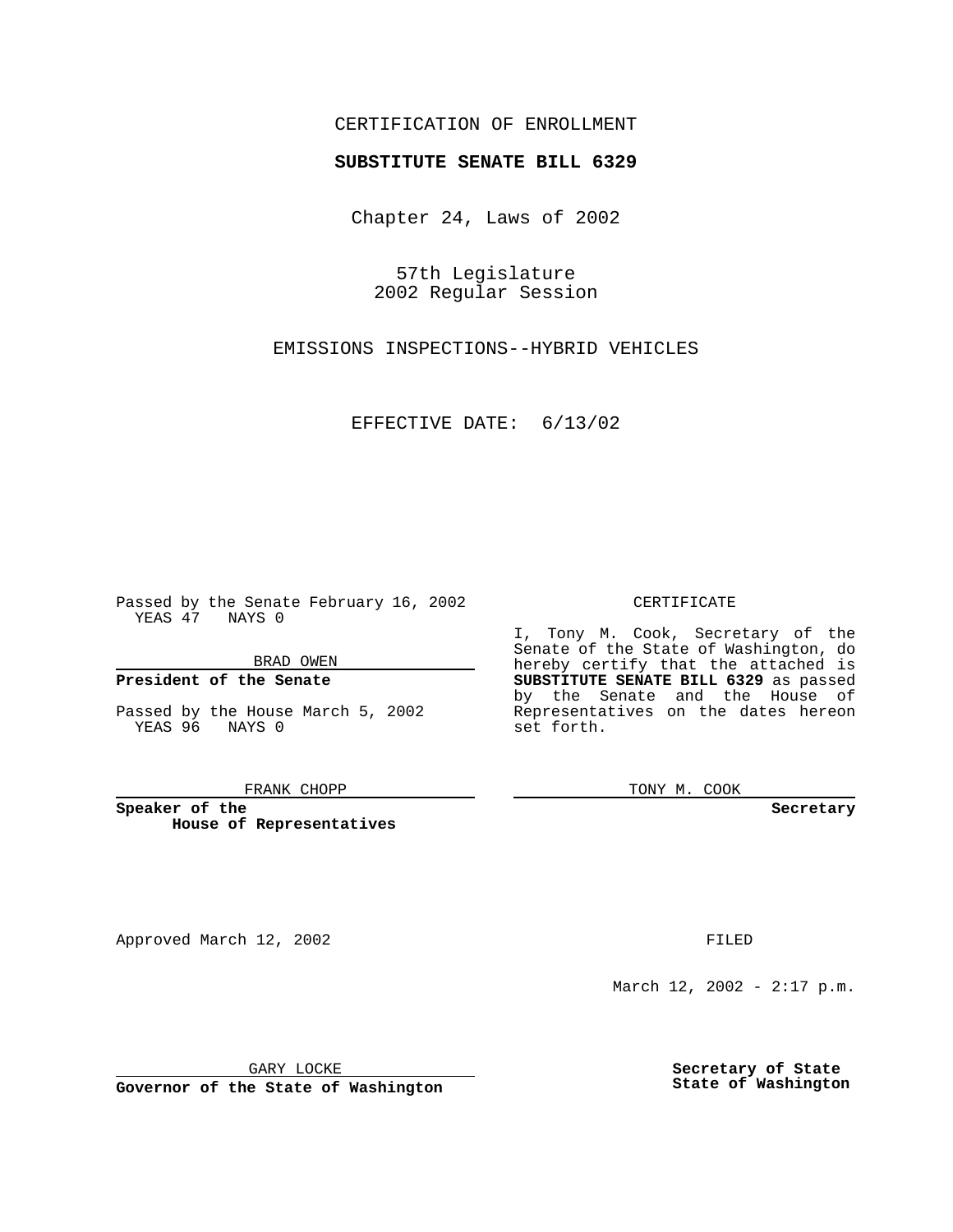# **SUBSTITUTE SENATE BILL 6329** \_\_\_\_\_\_\_\_\_\_\_\_\_\_\_\_\_\_\_\_\_\_\_\_\_\_\_\_\_\_\_\_\_\_\_\_\_\_\_\_\_\_\_\_\_\_\_

\_\_\_\_\_\_\_\_\_\_\_\_\_\_\_\_\_\_\_\_\_\_\_\_\_\_\_\_\_\_\_\_\_\_\_\_\_\_\_\_\_\_\_\_\_\_\_

Passed Legislature - 2002 Regular Session

**State of Washington 57th Legislature 2002 Regular Session**

**By** Senate Committee on Environment, Energy & Water (originally sponsored by Senators Regala, Honeyford, Fraser, Jacobsen and Winsley)

READ FIRST TIME 02/01/2002.

 AN ACT Relating to exempting certain hybrid vehicles from emission control inspection requirements; and amending RCW 46.16.015.

BE IT ENACTED BY THE LEGISLATURE OF THE STATE OF WASHINGTON:

 **Sec. 1.** RCW 46.16.015 and 1998 c 342 s 6 are each amended to read as follows:

 (1) Neither the department of licensing nor its agents may issue or renew a motor vehicle license for any vehicle or change the registered owner of a licensed vehicle, for any vehicle that is required to be inspected under chapter 70.120 RCW, unless the application for issuance or renewal is: (a) Accompanied by a valid certificate of compliance or a valid certificate of acceptance issued pursuant to chapter 70.120 12 RCW; or (b) exempted from this requirement pursuant to subsection (2) of this section. The certificates must have a date of validation which is within six months of the date of application for the vehicle license or license renewal. Certificates for fleet or owner tested diesel vehicles may have a date of validation which is within twelve months of the assigned license renewal date.

 (2) Subsection (1) of this section does not apply to the following vehicles: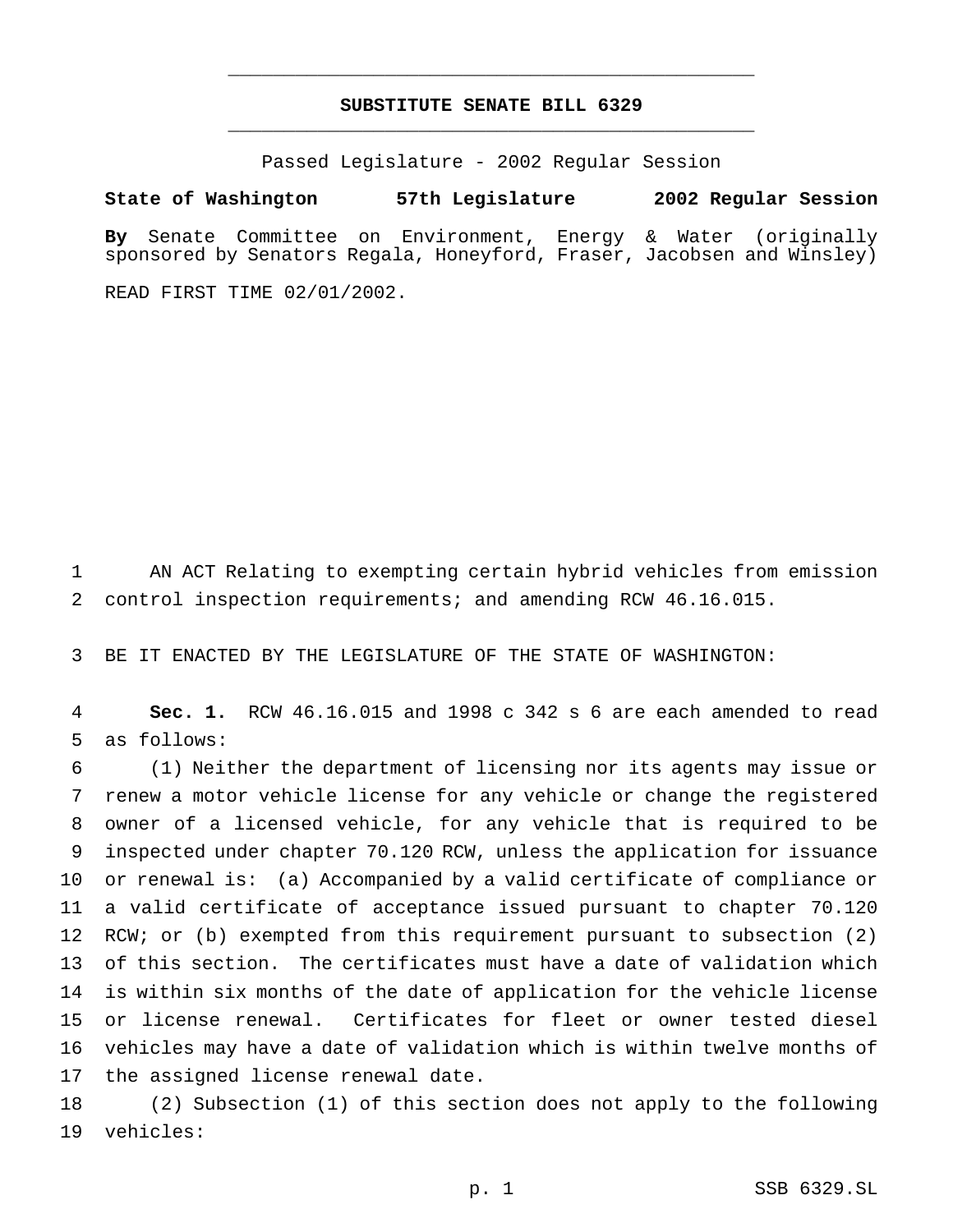(a) New motor vehicles whose equitable or legal title has never been transferred to a person who in good faith purchases the vehicle for purposes other than resale;

(b) Motor vehicles with a model year of 1967 or earlier;

 (c) Motor vehicles that use propulsion units powered exclusively by electricity;

 (d) Motor vehicles fueled by propane, compressed natural gas, or liquid petroleum gas, unless it is determined that federal sanctions will be imposed as a result of this exemption;

 (e) Motorcycles as defined in RCW 46.04.330 and motor-driven cycles as defined in RCW 46.04.332;

(f) Farm vehicles as defined in RCW 46.04.181;

 (g) Used vehicles which are offered for sale by a motor vehicle dealer licensed under chapter 46.70 RCW;

 (h) Classes of motor vehicles exempted by the director of the department of ecology;

 (i) Collector cars as identified by the department of licensing 18 under RCW 46.16.305(1); ((or))

 (j) Beginning January 1, 2000, vehicles that are less than five 20 years old or more than twenty-five years old; or

21 (k) Hybrid motor vehicles that obtain a rating by the environmental 22 protection agency of at least fifty miles per gallon of gas during city 23 driving. For purposes of this section, a hybrid motor vehicle is one 24 that uses propulsion units powered by both electricity and gas.

 The provisions of (a) of this subsection may not be construed as exempting from the provisions of subsection (1) of this section applications for the renewal of licenses for motor vehicles that are or have been leased.

 (3) The department of ecology shall provide information to motor vehicle owners regarding the boundaries of emission contributing areas and restrictions established under this section that apply to vehicles registered in such areas. In addition the department of ecology shall provide information to motor vehicle owners on the relationship between motor vehicles and air pollution and steps motor vehicle owners should take to reduce motor vehicle related air pollution. The department of licensing shall send to all registered motor vehicle owners affected by the emission testing program notice that they must have an emission test to renew their registration.